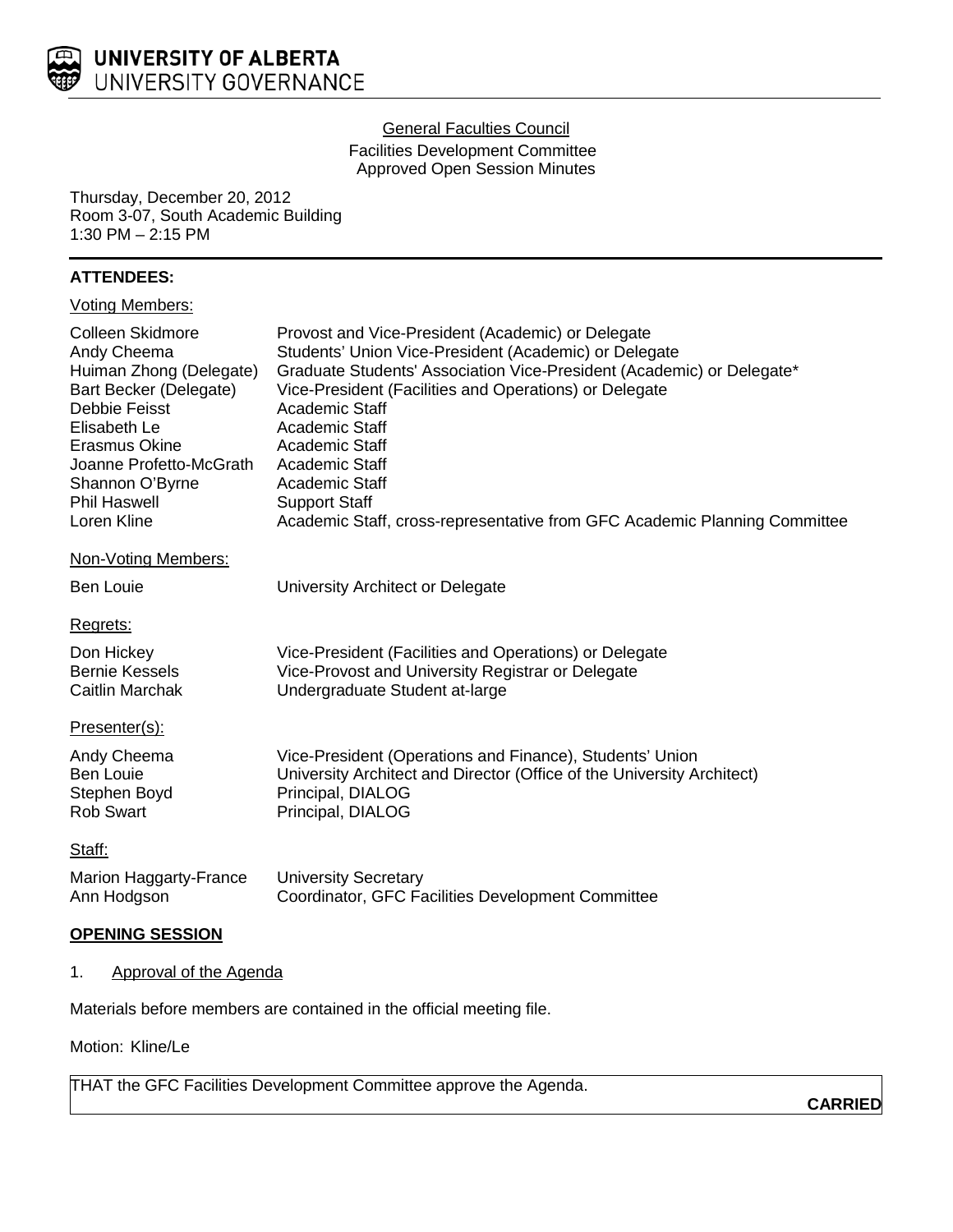## 2. Approval of the Open Session Minutes of November 22, 2012

Materials before members are contained in the official meeting file.

Motion: Le/Kline

THAT the GFC Facilities Development Committee approve the Minutes of November 22, 2012.

**CARRIED**

## 3. Comments from the Chair

There were no comments from the Chair.

*[\* Scribe's Note: Ms. Huiman Zhong, Vice-President (Student Life) represented the GSA on behalf of Mr Naseeb Adnan.]*

## **ACTION ITEMS**

## 4. Students' Union Building: Addition and Renovation – Schematic Design Report

Materials before members are contained in the official meeting file.

*Presenters:* Ben Louie, Andy Cheema, Stephen Boyd, Rob Swart

*Purpose of the Proposal:* To approve the Students' Union Building: Addition and Renovation – Schematic Design Report which expands student engagement activity, improves provision of student services, and enhances the long term viability of the Students' Union Building (SUB).

### *Discussion:*

Chair, Dr Colleen Skidmore, invited Mr Ben Louie to introduce the proposed Students' Union Building: Addition and Renovation – Schematic Design Report. Mr Louie, joined by Mr Andy Cheema, welcomed presentation team members (DIALOG Principals) Mr Stephen Boyd and Mr Rob Swart to the table. Mr Louie expressed his thanks to members of the UofA Students' Union for their continued engagement in the project planning, and acknowledged the collaborative efforts throughout the planning process and design strategies.

Mr Cheema provided GFC FDC members with a detailed synopsis of the proposal's key goals, objectives, and deliverables, adding that a number of new opportunities have emerged through the schematic design process. A range of constraints existing within the Students' Union Building's were also identified by Mr Cheema, with references to the building's current usage, footprint and infrastructure.

Aided by the support of a power-point presentation, DIALOG Principal, Mr Boyd reviewed the schematic design in detail, summarizing the proposal's alignment to campus planning and access routes (eg, traffic flow, pedestrians' precinct). Mr Boyd, joined by Mr Rob Swart, advised members on a number of design components, highlighting proposed changes to the exterior and interior/programmable spaces, including minor alterations and renovations proposed for SUB Tower ( $3<sup>rd</sup>$  to  $6<sup>th</sup>$  floors). Mr Boyd reported on the overall functionality of spaces; incorporating group and meeting spaces, as well as creating a new entrance into an inner/outer plaza space.

During the ensuing discussion, presenters addressed questions and responded to comments including, but not limited to, the following: consideration of future SUB planning (eg, long-term expansion plan/10+ years); association with the *Physical Activity and Wellness (PAW) Centre* development; impact on metal sculpture (possible re-location); potential of impact to north-side of SUB (loading/receiving areas); ped-way implications; South Campus planning connection; exploration of bringing an "activity" concept into proposed open/green spaces; sustainability aspects; future considerations for *Dinwoodie* space.